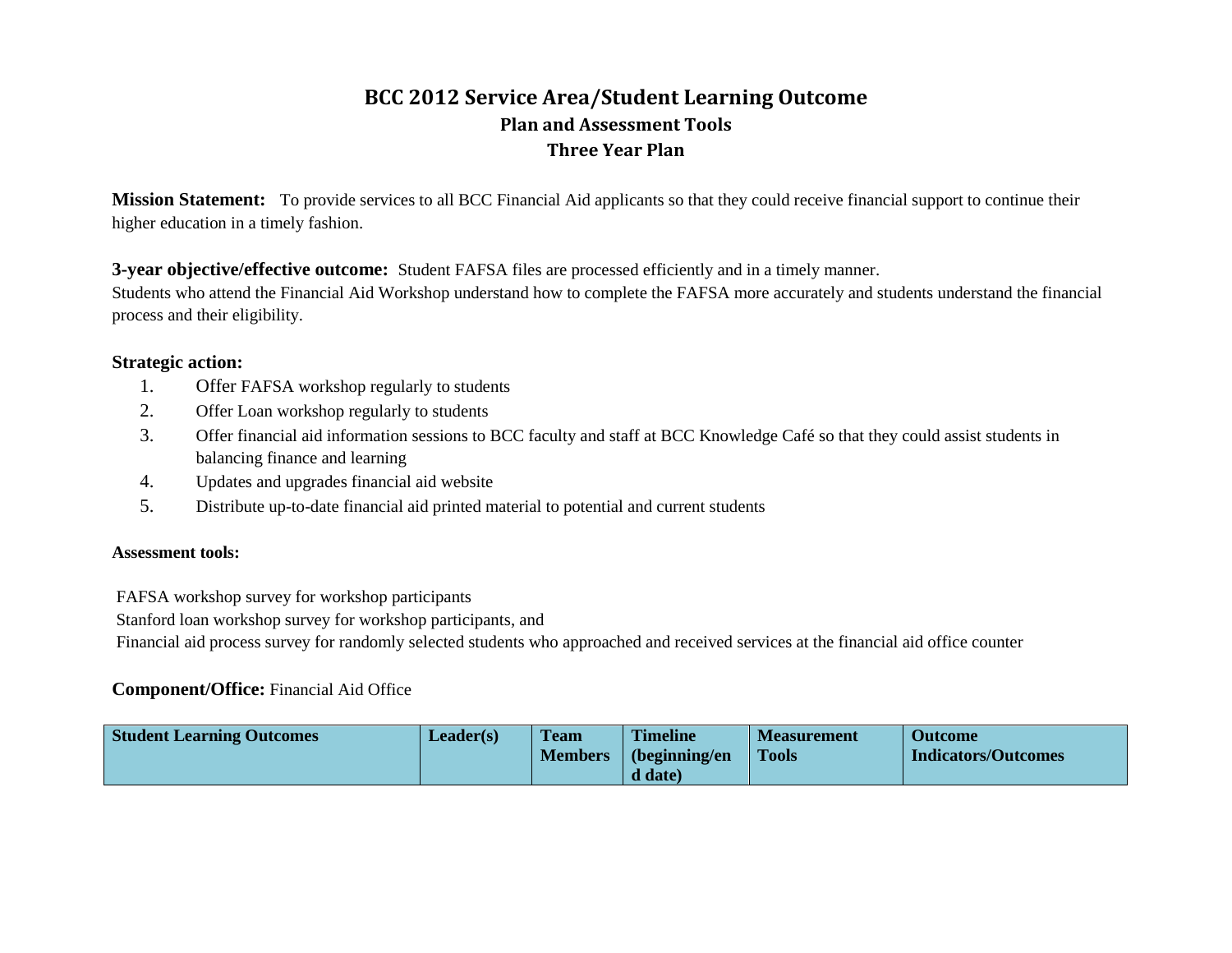| Through information provided by the<br>Financial Aid Office the prospective<br>student and his/her family will demonstrate<br>knowledge of the FAFSA online<br>application process.                                                                                                       | Loan | Catherine | Fall 2012-Fall<br>2013 and<br>thereafter in a 3<br>year cycle.  | FAFSA workshop<br>survey.                   | Information competency<br>Critical thinking<br>Self awareness and<br>Interpersonal skills |
|-------------------------------------------------------------------------------------------------------------------------------------------------------------------------------------------------------------------------------------------------------------------------------------------|------|-----------|-----------------------------------------------------------------|---------------------------------------------|-------------------------------------------------------------------------------------------|
| Through information provided by the<br>Financial Aid Office prospective students<br>demonstrate knowledge of the Stafford<br>Loan process.                                                                                                                                                | Loan | Catherine | Fall 2012-<br>Fall 2013 and<br>thereafter in a 3<br>year cycle. | <b>Stafford Loan</b><br>workshop survey.    | Information competency<br>Critical thinking<br>Self awareness and<br>Interpersonal skill  |
| Through information provided by the<br>Financial Aid Office from various printed,<br>and electronic information, the prospective<br>student and her/his family will understand<br>the types, sources and amounts of financial<br>aid available, the applications<br>required and deadline | Loan | Catherine | Fall 2012-Fall<br>2013 and<br>thereafter in a 3<br>year cycle.  | <b>BCC</b> financial aid<br>process survey. | Information competency<br>Critical thinking<br>Self awareness and<br>Interpersonal skill  |
| Year II & Year III: Ongoing.                                                                                                                                                                                                                                                              |      |           |                                                                 |                                             |                                                                                           |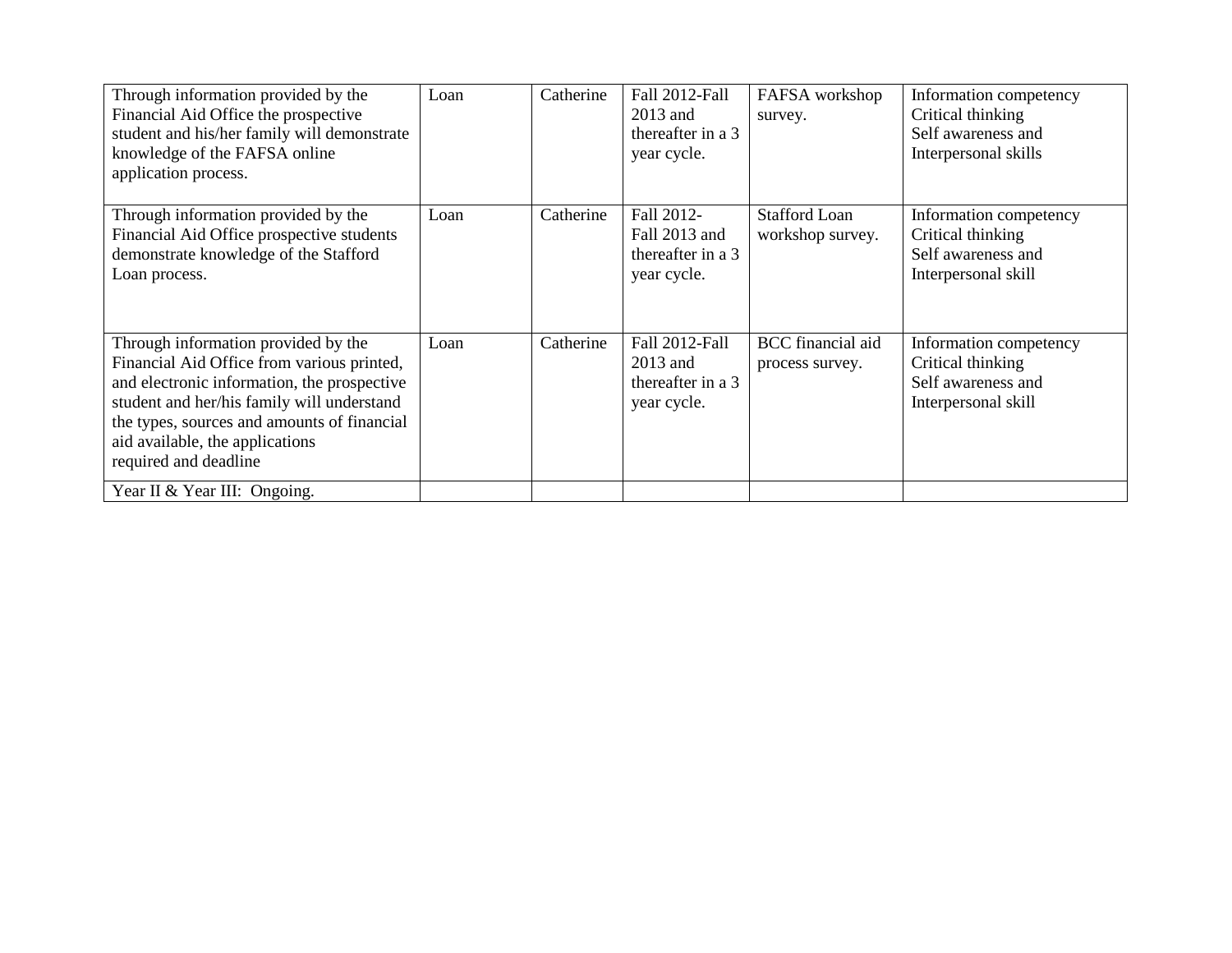## **Student Learning Outcomes (SLO's)** FAFSA Workshop

- Understand and evaluate how to properly fill out the Free Application for Student Aid (FAFSA) and the process by which to obtain their financial aid. *(information competency*)
- Understand and evaluate the difference types and amounts of financial aid available to the student. *(Critical thinking)*
- Understand the importance of and take personal responsibility for following up with the financial aid office regarding completion of students file. *(self awareness and interpersonal skills)*

Using the rating table below, please check the appropriate box for each question:

| <b>Rating Table</b> |
|---------------------|
| 5 = Strongly Agree  |
| 4 = Agree           |
| 3 = Neutral         |
| 2 = Disagree        |
| $1 = N/A$           |

| <b>Student Learning Outcomes</b>                             |  |   |   |                |  |  |  |
|--------------------------------------------------------------|--|---|---|----------------|--|--|--|
|                                                              |  | 4 | 3 | $\overline{2}$ |  |  |  |
| After attending the FAFSA workshop, I am able to             |  |   |   |                |  |  |  |
| understand what a FAFSA is and how to fill out the FAFSA     |  |   |   |                |  |  |  |
| application.                                                 |  |   |   |                |  |  |  |
| After attending the FAFSA workshop, I am able to             |  |   |   |                |  |  |  |
| understand the difference of what types of grants that are   |  |   |   |                |  |  |  |
| available and the process in determining my eligibility.     |  |   |   |                |  |  |  |
| After attending the FAFSA workshop I understand the          |  |   |   |                |  |  |  |
| process that is necessary to complete my financial aid file. |  |   |   |                |  |  |  |
| I perceived the facilitator as knowledgeable and capable to  |  |   |   |                |  |  |  |
| inform me of my rights and responsibilities as financial aid |  |   |   |                |  |  |  |
| recipient.                                                   |  |   |   |                |  |  |  |
| The workshop presentation easy too follows.                  |  |   |   |                |  |  |  |
| The facilitator answered my questions or concerns in a       |  |   |   |                |  |  |  |
| professional manner.                                         |  |   |   |                |  |  |  |

Date: \_\_\_\_\_\_\_\_\_\_\_\_\_\_\_\_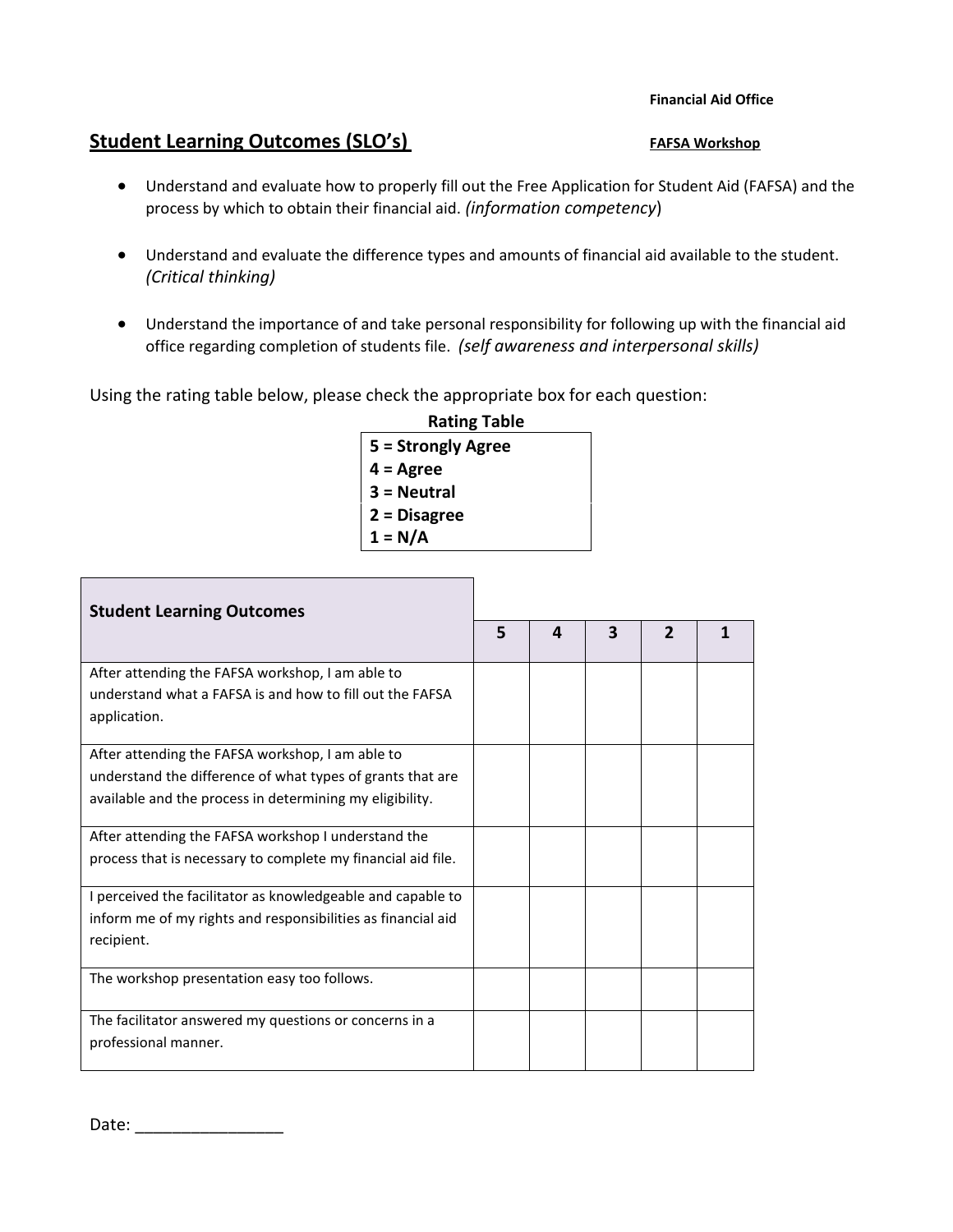# **Student Learning Outcomes (SLO's)** Loan Workshop

- Understand and evaluate available Federal Stafford loan aid and the process by which to obtain their loan. *(information competency*)
- Understand and evaluate the difference between Subsidized and Unsubsidized Loans and the process by which to obtain their specific loan. *(Critical thinking)*
- Understand the important of and take personal responsibility for applying student loan. *(self awareness and interpersonal skills)*

Using the rating table below, please check the appropriate box for each question:

| <b>Rating Table</b> |
|---------------------|
| 5 = Strongly Agree  |
| $4 = \text{Agree}$  |
| 3 = Neutral         |
| 2 = Disagree        |
| $1 = N/A$           |

| <b>Student Learning Outcomes</b>                            |   |   |   |                |  |  |
|-------------------------------------------------------------|---|---|---|----------------|--|--|
|                                                             | 5 | 4 | 3 | $\overline{2}$ |  |  |
| After attending the loan workshop, I know the process of    |   |   |   |                |  |  |
| completing my loan application and submit my entrance       |   |   |   |                |  |  |
| exam from the Federal Direct Loan Website.                  |   |   |   |                |  |  |
| After attending the loan workshop, I am able to             |   |   |   |                |  |  |
| understand the process on how to obtain a Federal           |   |   |   |                |  |  |
| Stafford Loan and what Federal Stafford loan is.            |   |   |   |                |  |  |
|                                                             |   |   |   |                |  |  |
| After attending the loan workshop, I am able to             |   |   |   |                |  |  |
| understand my eligibility and the difference between        |   |   |   |                |  |  |
| Subsidized loan and Unsubsidized loan.                      |   |   |   |                |  |  |
|                                                             |   |   |   |                |  |  |
| I perceived the facilitator as knowledgeable and capable to |   |   |   |                |  |  |
| inform me of my rights and responsibilities as a borrower.  |   |   |   |                |  |  |
| The workshop presentation was easy to follow.               |   |   |   |                |  |  |
| The facilitator answered my questions or concerns in a      |   |   |   |                |  |  |
| professional manner.                                        |   |   |   |                |  |  |
|                                                             |   |   |   |                |  |  |